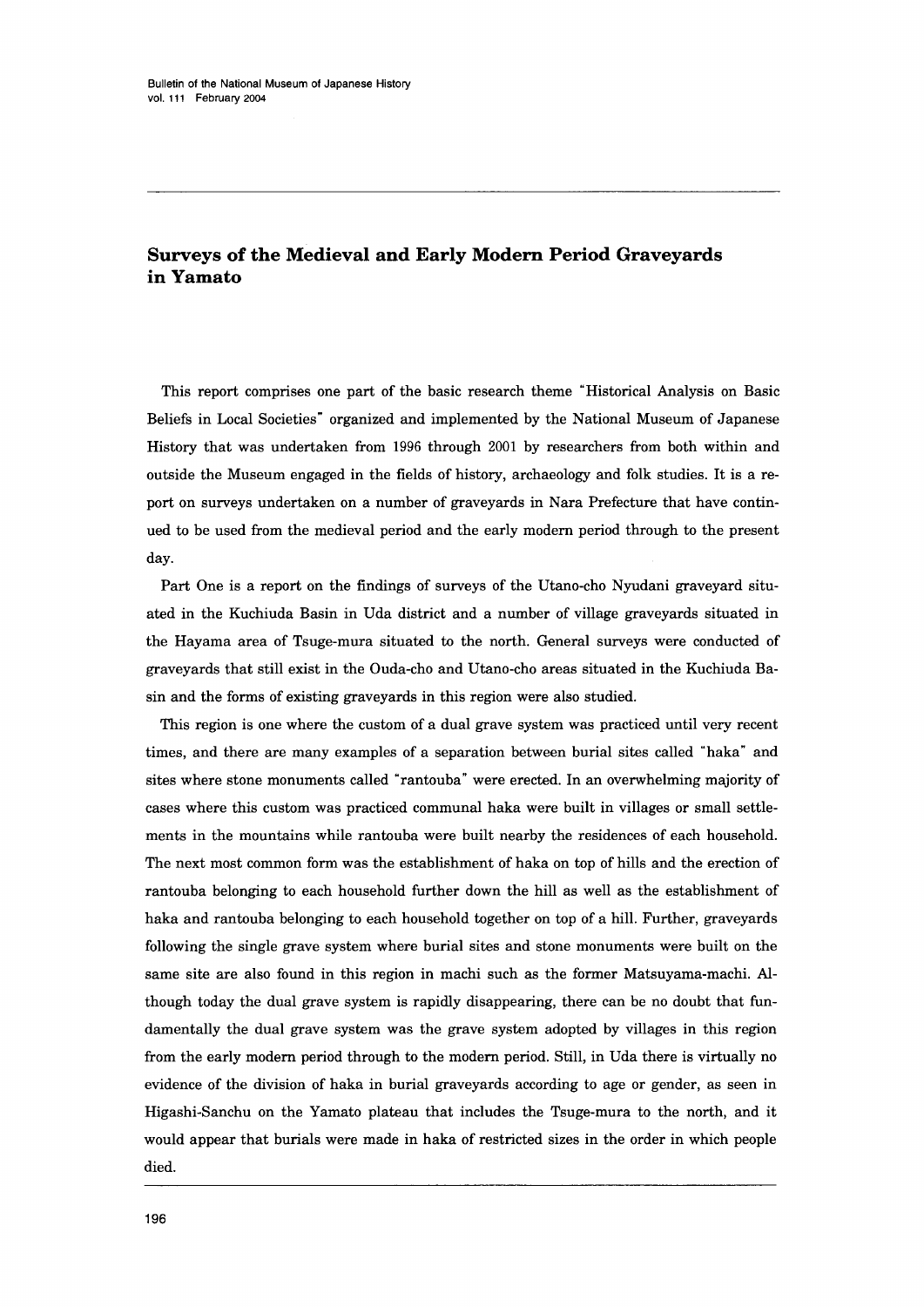Asurvey was unde式aken of Nyudani graveyard in Utano-cho, also located in this region, which was built together with rantouba belonging to each household sited on top of a hill. In this instance, many types of stone monuments have been excavated from medieval graveyards that existed next to these graveyards, and it is presumed that these can shed light on the process through which graveyards dating ffom the medieval period through to the early modem period developed into graveyards that remain today. However, survey results reveal that the oldest extant stone monument dates back to 1658 and that while sites from which medieval stone monuments have been excavated and the sites of graveyards in existence today are adjacent to one another, their locations are different and thus cannot be interpreted as continuous.

Medieval graveyards in Nyudani were graveyards shared by the local warrior class referred to as"Nyudani lords"who, in medieval Uda were the Akiyama clan as well as those who shared the same name or the backing of the Sawa clan, which also boasted considerable power. These graveyards are believed to be different in character from village graveyards newly formed in the early modern period on the basis of local residence. Although there are more than a few examples in Uda district of present-day graveyards and many kinds of medieval stone monuments found nearby, we were not able to find any examples that clearly confirmed the continuation of medieval graveyards through to existing graveyards dating back to the early modern period.

The Hayama area of Tsuge-mura is also an area in which a typical dual grave system was adopted. In this instance, however, there are many examples where the haka, or burial sites, and the rantouba that are the sites of stone monuments are located next to each other. Choshu Takeda conducted an exhaustive survey of graveyards in this area long ago. His work clearly showed that in Daiji Hayama, comprised of nine small settlements (kaito), each small settlement forming a community had several temples (jian) that served as either shared or independent meeting places and that these formed a pair with the graveyards of stone monuments (mairi-baka) belonging to each small settlement. Furthermore, the stone koshin-jizo monuments built in these graveyards dating from the Eiroku period  $(1558-1570)$  that were erected by each small settlement, which was a community formed on the basis of geographical residence, were considered to be stone monuments shared among each village community. However, the rise in consciousness concerning the ie system that began from around the Genna  $(1615-1624)$  and Shoho  $(1644-1648)$  periods brought with it the first construction of gravestones for individuals. The erection of stone monuments for each household gained momentum during the Genroku period  $(1688-1704)$  through to the Kyoho period  $(1716-1736)$ . These surveys and researches by Takeda in the Hayama area have been utilized as historical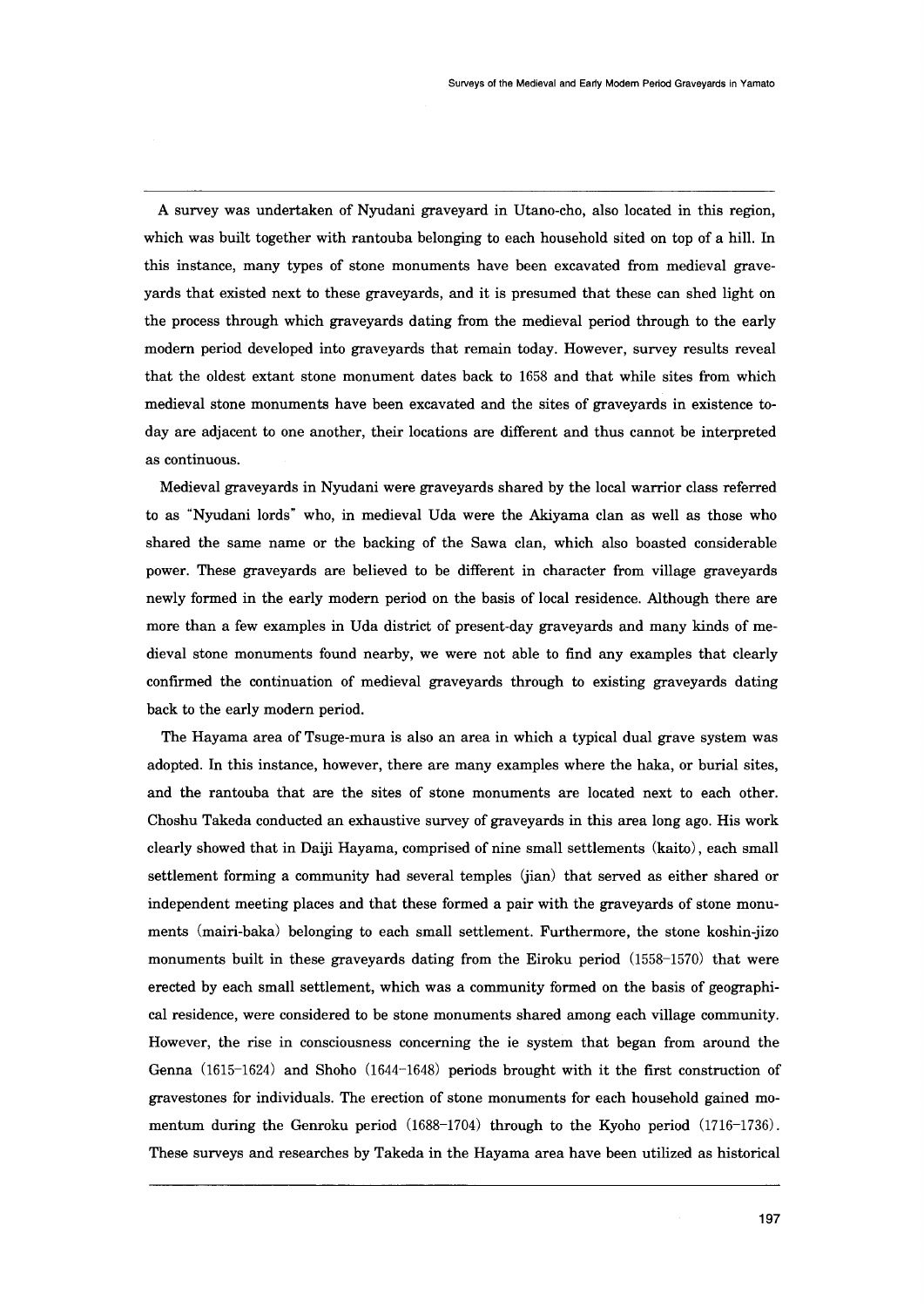materials on types of stone monuments found in graveyards and comprise a fine body of work that attempted to form an understanding of the organic relationship between villages, temples and graves. However, all the stone monuments that were studied and recorded as part of this work carried inscriptions, and stone monuments without inscriptions were completely ig nored.

The object of our surveys in Hayama were the Dosaka graveyard, the Mushiroden graveyard located within the small Jofuku-ji Temple settlement—these graveyards are village graveyards in Hayama that are communal graveyards in the three small settlements of Obu, Shimizu-kita and Shimizu-minami and the Shummyo-in graveyard-a graveyard for families of the Hayama clan, who comprised the local warrior class. As indicated by Takeda, judging solely from the style of the stone monuments with inscriptions, the Shummyo-in graveyard contains stone monuments that were erected earlier than others found in small settlement graveyards. In the Dosaka graveyard and in the adjoining precincts of the Gokuraku-ji Temple materials for 16 five-tiered monuments (gorinto) made from separate stones and 15 hakobotoke (Buddhist images contained in box-shaped miniature shrines) were found, and there is no doubt that in this graveyard stone monuments were erected as far back as the 16th century. In the Jizo-do in Gokuraku-ji Temple there is a jizo monument with an inscription that reads "Koshinmachi Association" dating back to 1560, from which we can be certain that during this period communal graveyards were already being established in small settlements. These stone jizo monuments from around the Eiroku period  $(1558-1570)$  that have a striking resemblance are fbund not only in a number of small settlement graveyards in Hayama but in graveyards in Sanchu and Kunnaka in Yamato and remain as mukae-jizo to this day. This attests to the contribution of religious people to the formation or reorganization of village graveyards at the end of the medieval period. Parallel to this is the knowledge that the erection of stone monuments had already started in village graveyards in Hayama.

Further investigation is required of the similarities and differences in the character of these medieval stone monuments and early modern period stone monuments that gradually began to increase in number from the 17th century onward. There can be no doubt that the communal graveyards of villages in the Uda district whose formation we have not been able to date back to the medieval period do, in the case of Hayama, date back to the 16th century, which lies at the end of the medieval period. An important factor was our ability to confirm more than a few inscriptions on stone monuments dating from the 16th century in the Shummyo-in graveyard belonging to the Hayama clan, though it would appear that there is no need to regard the period of formation of the graveyard itself as differing greatly from those of other graveyards. The prosperity and decline of medieval graveyards in the moun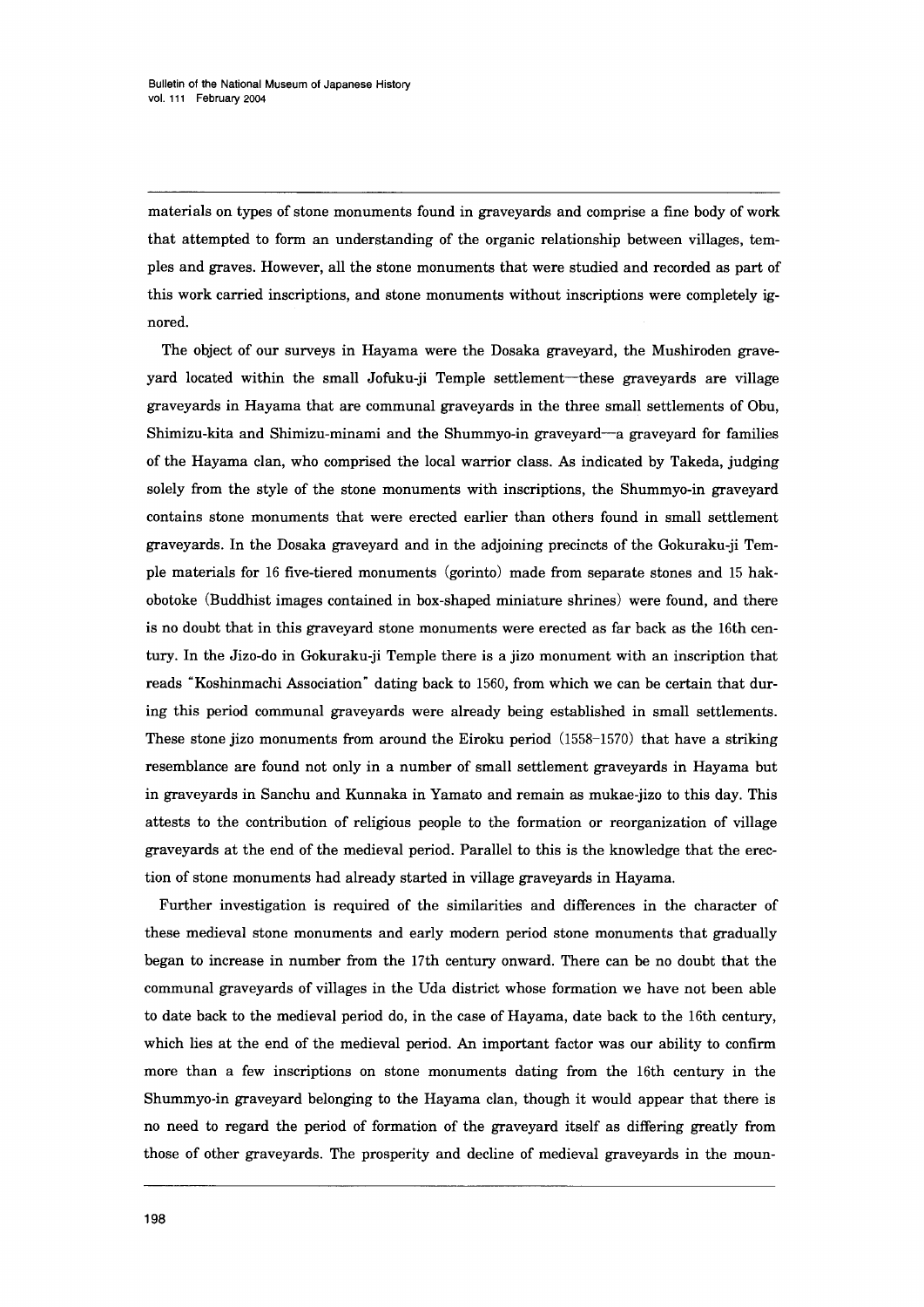tainous areas of Nara Prefecture are most likely related to the movements of the local warrior class living in Yamato at the end of the medieval period. What is more, in cases where graveyards dating from the 16th century have been excavated in various areas of the Kinki region, burial that involved interment and cremation was common in addition to the construction of stone monuments during this time. As for being able to link this with the custom of a dual grave system that has existed in this region from the early modern period through to the present day, this is a topic that must be examined in terms of the conversion of medieval graveyards to early modern graveyards covering the whole of Nara Prefecture.

Part Two reports on the findings of surveys conducted on two local graveyards (goubaka) situated in the Nara Basin, that is to say, Kunnaka, which are the Hiraoka Gokuraku-ji Temple graveyard in Shinjo-cho, Kita-Katsuragi-gun and the Nakayama Nembutsu-ji Temple graveyard in Tenri City, also in Nara Prefecture. These two local graveyards selected to be surveyed, which are situated in the westem part and the eastem part of the Nara Basin, are both extremely representative of local graveyards in the Nara Basin. As graveyards with rela tively old landscapes their existence today is most valuable.

As for the way in which these local graveyards were used, there is a strong possibility that these graveyards situated in the Nara Basin also had different sites for burial and for the erection of stone monuments during the early modem period, which is indicative of the so called dual grave system. Even today there are some villages that use the Hiraoka Gokuraku ji Temple graveyard as a communal burial graveyard where the dead are interred in graves. In the case of the Nakayama Nembutsu-ji Temple graveyard too, this large graveyard is divided into separate areas for graves belonging to each village that form part of a larger graveyard community, and judging from the distribution of older stone monuments dating back to the medieval period through to the beginning of the early modern period as well, it is difficult to conceive that the separation of these grave areas occurred during a more recent period. Furthermore, in view of the considerably large area of land occupied by the graves for each village as well as the fact that we must believe that at the beginning of the early mod em period the erection of stone monuments was restricted to an extremely small group of households, such areas of graves for each village were fundamentally burial graveyards affiliated to villages and that in one corner some households erected stone monuments, which made it possible to restore the appearance of a graveyard.

In the case of Nakayama Nembutsu-ji Temple graveyard, of the ten Daiji that comprised this graveyard community, there are few stone monuments dating from the end of the medieval period through to the beginning of the early modem period to be fbund in the grave areas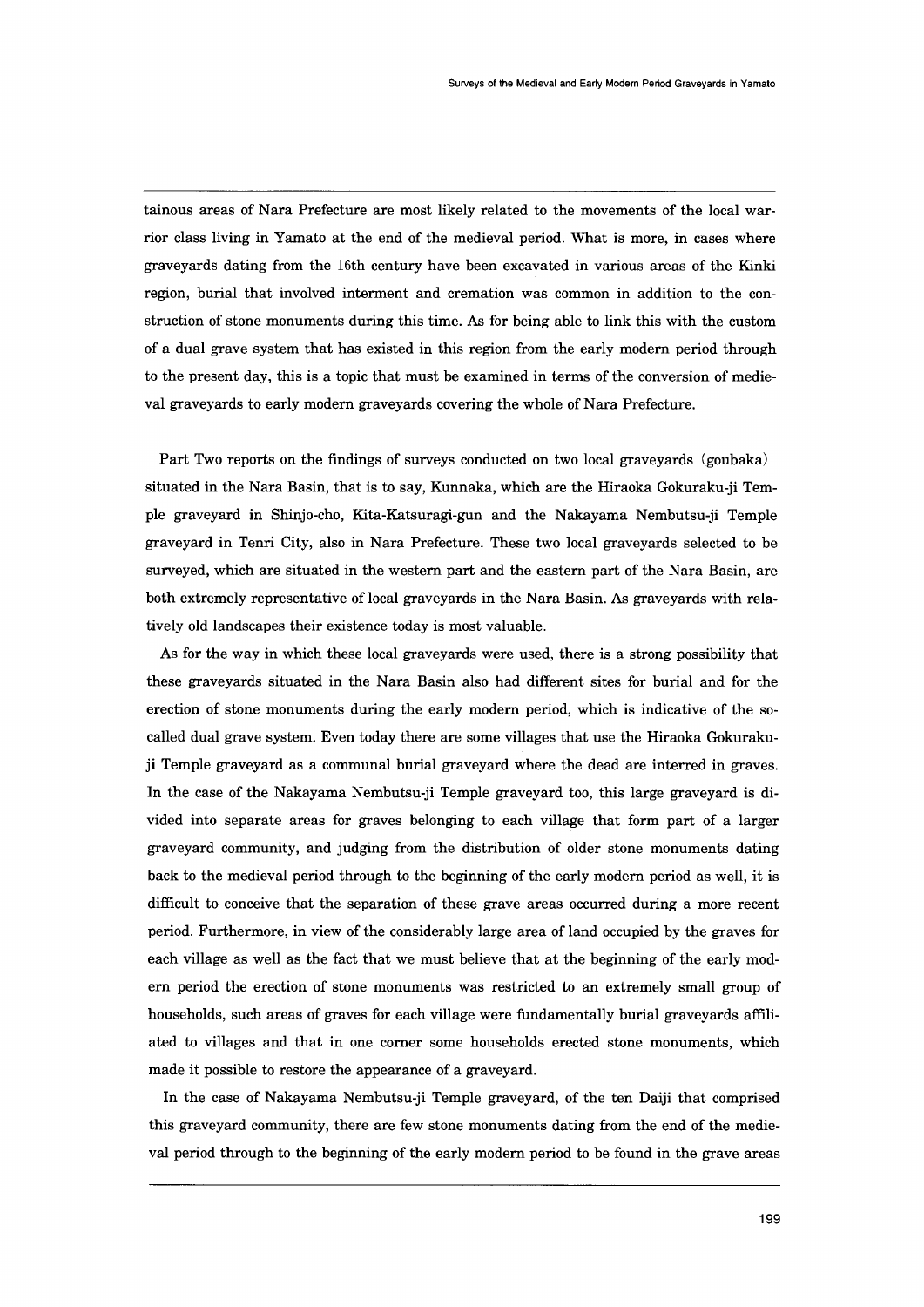of three specific Daiji, and this coincides with the discovery of the existence of more than a few stone monuments from the early modern period within the precincts of temples situated in the Daiji. We may assume that in the case of these Daiji burial took place at the village grave sites inside local graveyards and that stone monuments were erected within the pre cincts of temples situated in the villages. This also supports the notion that the use of graveyards according to a dual grave system was practiced.

 There are indications that in some of the other local graveyards in the Nara Basin, includ ing the Nagai graveyard in Nara City, graveyards fbllowed the lines of the dual grave system. The findings of the surveys carried out here also point to the possibility that, as with Higashi-Sanchu in the Nara Basin during the early modern period, graveyards following the practice of the dual grave system were used over a wider area than previously anticipated. In light of this discovery, we must undertake a conscious search for the remains of other local graveyards.

Together with the matter of the forms of use of graveyards that are local graveyards, a point of particular note arising from the results of these surveys is that it has been possible to gain a clear understanding of the changes that have taken place over time in the erection of stone monuments in local graveyards as a result of an in-depth study of a large number of stone monuments. What is more, these changes that have taken place over time in the erec tion of stone monuments are not common to all local graveyards, as it has become clear that there are more than a few variations from graveyard to graveyard.

Stone monuments in the Hiraoka Gokuraku-ji Temple graveyard, whose dates are clear from inscriptions, gradually increase in number from the 16th century, through the 17th and 18th centuries, and, although there is a slight decrease in the 19th century, they increase suddenly for the 20th century. There are 230 remaining five-tiered monuments made from different stones, five-tiered monuments made from a single stone and hakobotoke without inscriptions that are believed to date from the 15th through 16th centuries. In the Nakayama Nembutsu-ji Temple graveyard there are two stone monuments known to date from the 15th century, 48 from the 16th century and an increase in the 17th century to  $1,294$ . There is a sudden increase in the second half of the 17th century and the number of stone monuments reaches its peak from the first part through to the middle of the 18th century, with a total of 2,477dating back to the 18th century. However, their number decreases to 1,175 in the 19th century, with no more than  $1,729$  dating from the 20th century. A count of the number of stone monuments with tiers representing the elements of air and wind, the most common of the five-tiered stone monuments without inscriptions, the majority of which is believed to date from the 15th and 16th centuries, reveals that there are 361, and that there are also 373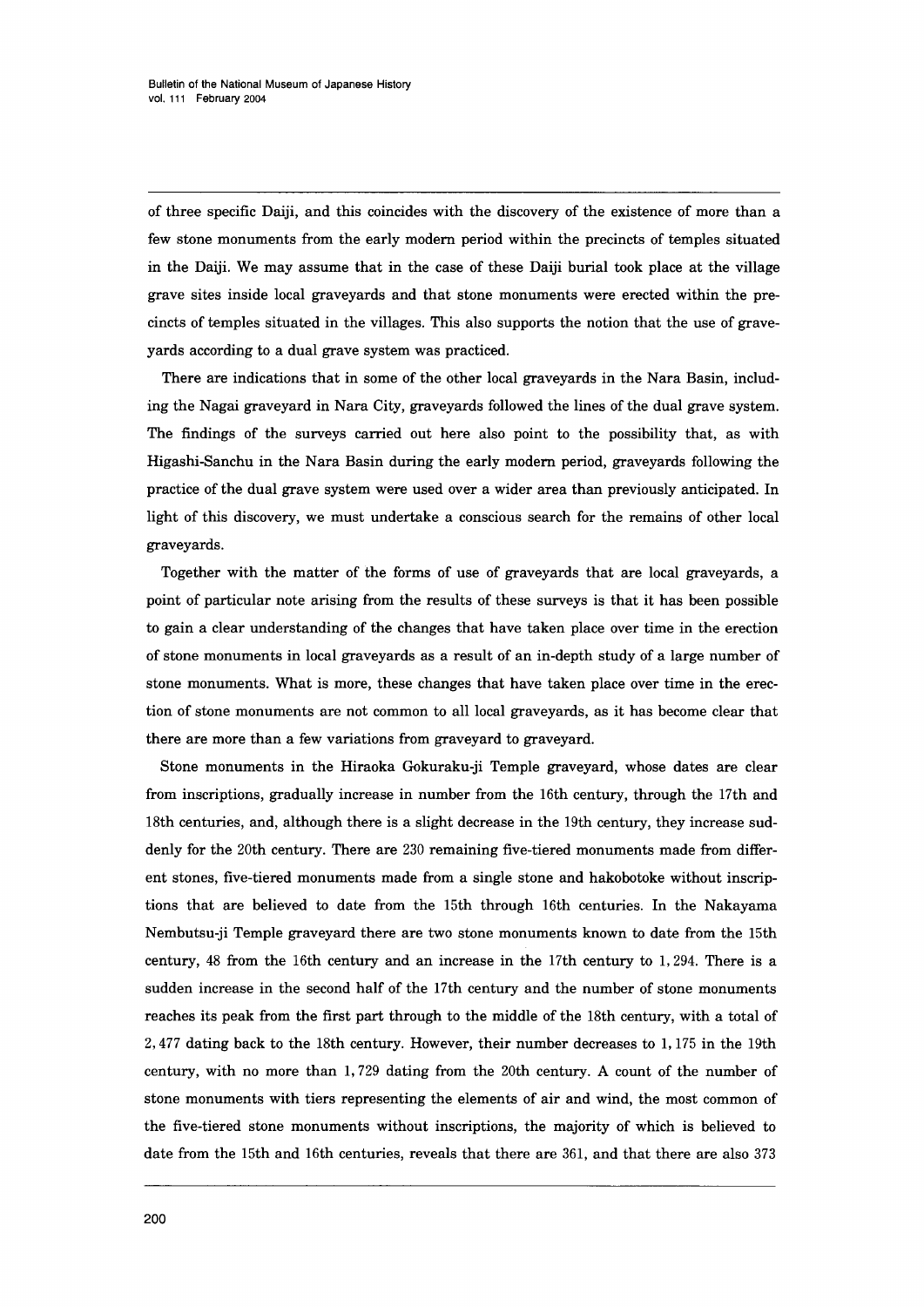hakobotoke, most of which are thought to date from the second half of the 16th century. According to the results of an investigation by Jiro Muraki that attempted to type haiko-gorinto gravestones(gravestones depicting an image of five-tiered gravestones)it has been discov ered that of haiko-gorinto gravestones, whose dates had been unknown, there is a considerable number that date back to the second half of the 16th century, and if we add these there is a substantial number that date from the 15th and 16th centuries.

Thus, the sudden increase in stone monuments from the second half of the 17th century through to the first half of the 18th century in both the Hiraoka Gokurakuji Temple grave yard and the Nakayama Nembutsuji-Temple graveyard does not merely indicate the spreading of a trend toward the erection of stone monuments, but is also extremely interesting in that it is possibly related to changes in the character of local graveyards themselves and changes to the grave system itself at the level of the local populace. Still, this issue requires further study of the situation of other local graveyards that includes a multilateral examination, which must be set as a theme for full-scale examination in the future. A huge challenge from an archaeological perspective is more accurate dating of stone monuments without inscriptions by means of an investigation that types these stone monuments.

In the course of undertaking these surveys it has been quite difficult to conduct a close study on the formation of these two local graveyards owing in part to the limitations imposed on the current study by the absence of excavation. However, in both cases there exist today a substantial number of stone monuments that date back to the 15th to 16th centuries, and the existence of large five-tiered monuments that may be assumed to possess the character of communal memorials, which are thought to date back to the 14th to 15th centuries, is significant. There is no doubt that the formation of graveyards that form the core of this type of local graveyard started during the 14th century at the latest.

We may interpret from the inscriptions on communal memorials found in the Yamashiro Kizu old communal graveyard and the Kawachi Kanko-ji Kouyama graveyard that the systematization of ceremonies at which funeral rites were held was encouraged by lower ranking priests of the Ritsu Sect. The formation of local graveyards is not easily explained by their connection with only the formation of communities called "sou" in those areas. The findings of the current survey have allowed us to conjecture that there is an exceedingly strong possibility that the formation of local graveyards in the Nara Basin dates back to the first half of the medieval period. On this point as well, a more multilateral interpretation is required concerning their formation. We cannot ignore the involvement of religious people such as priests of the Ritsu Sect who proceeded to systematize ceremonies involving funeral rites in response to requests from the people for "peace in this world and to be reborn in a good place in the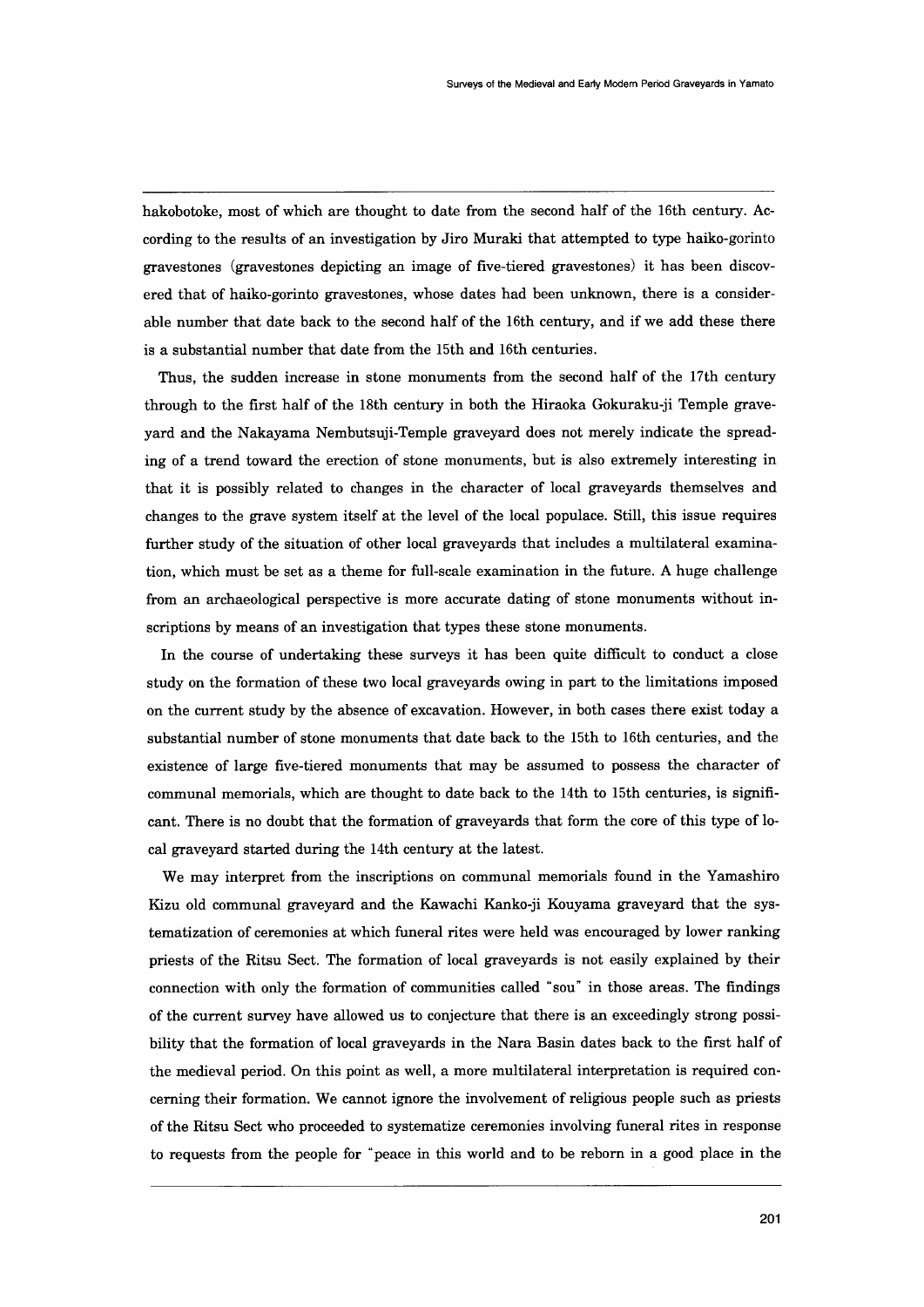next world", which occurred in conjunction with the formation of village communities called sou. Furthermore, the need for a study that includes its relationship with regional funeral sites (sites where remains were disposed of) dating from the end of the ancient period is a prerequisite for this.

 With regard to this current survey, it is considerably significant that a combined investiga tion was conducted by means of surveys of the actual conditions of both village graveyards in Higashi-Sanchu and the Uda district in the eastern part of Nara Basin that have been understood for some time to be areas where the dual grave system existed and local graveyards in the basin area which have generally been understood for some time to be areas where the single grave system existed. The result is that with regard to local graveyards in the basin area as well, it has become clear that there is a strong possibility that during the early mod em period use of graveyards fbllowing the dual grave system was practiced over a consider ably wide area. Consequently, we may assume that the huge differences seen between graveyards in present-day Sanchu and Kunnaka represent nothing other than a disintegration of the dual grave system as well as differences in the rate at which they changed.

This matter needs to be studied together with the findings of the excavation of medieval graveyards that is taking place not only in Nara Prefecture but all over the Kinki region. In light of the fact that all of the medieval graveyards that have been excavated in this region basically constitute the building of stone monuments on top of burial sites, meaning that they were made fbllowing the single grave system, a huge problem arises in how to consistently explain their differences with the dual grave system that was adopted over a wide area during the early modern period. This is not merely restricted to changes in the grave system that occurred in the period between the end of the medieval period through to the early modem period, but needs to be considered within a large framework that entails the process of change in the burial systems and grave systems of regional societies since the ancient period. This naturally involves issues relating to the formation of villages as communal entities formed on the basis of geographical residence and ie, and also cannot be solved without being considered in relation to the role played by religion, including Buddhism, and the sublect of the basic beliefs of the people.

 This task of explicating and understanding the significance of the changes in this kind of local society and the changes to the burial systems and grave systems spanning the period from the medieval period through to the early modern period, including the role of Buddhism, is an extremely large task. We are keen to make further efforts to shed light on this question in light of the findings of the survey that we have reported here. In this sense as well, being